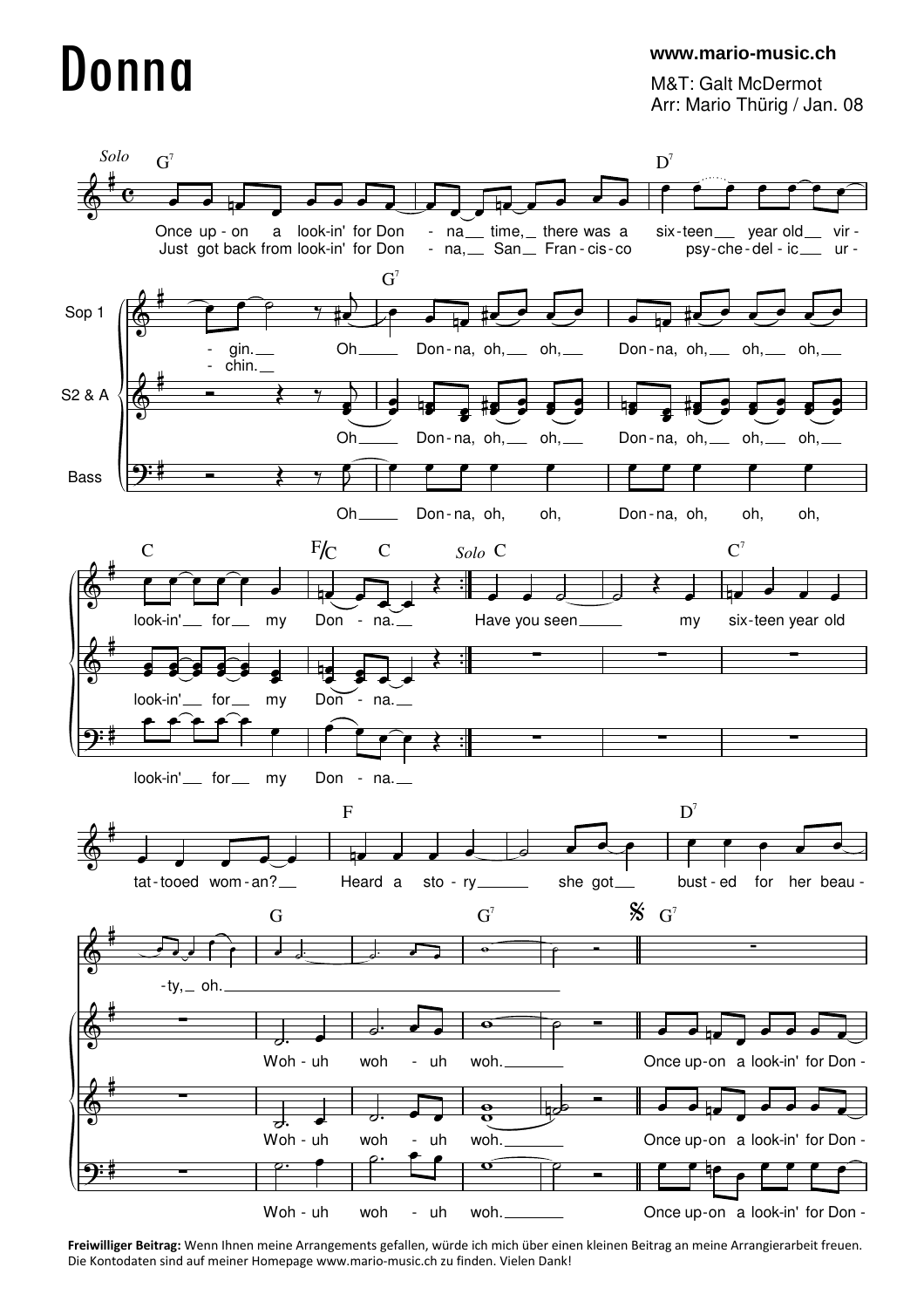

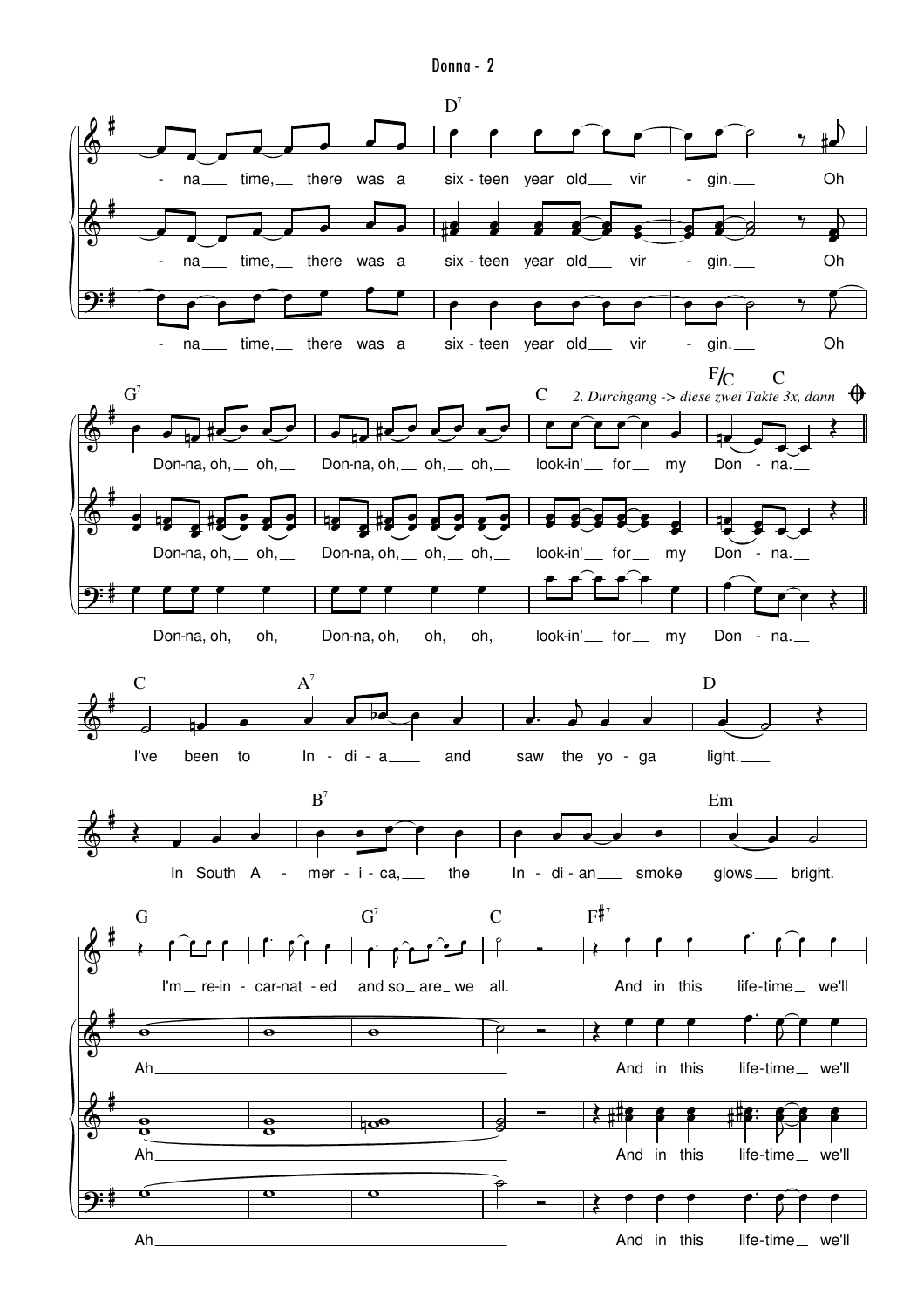Donna - 3